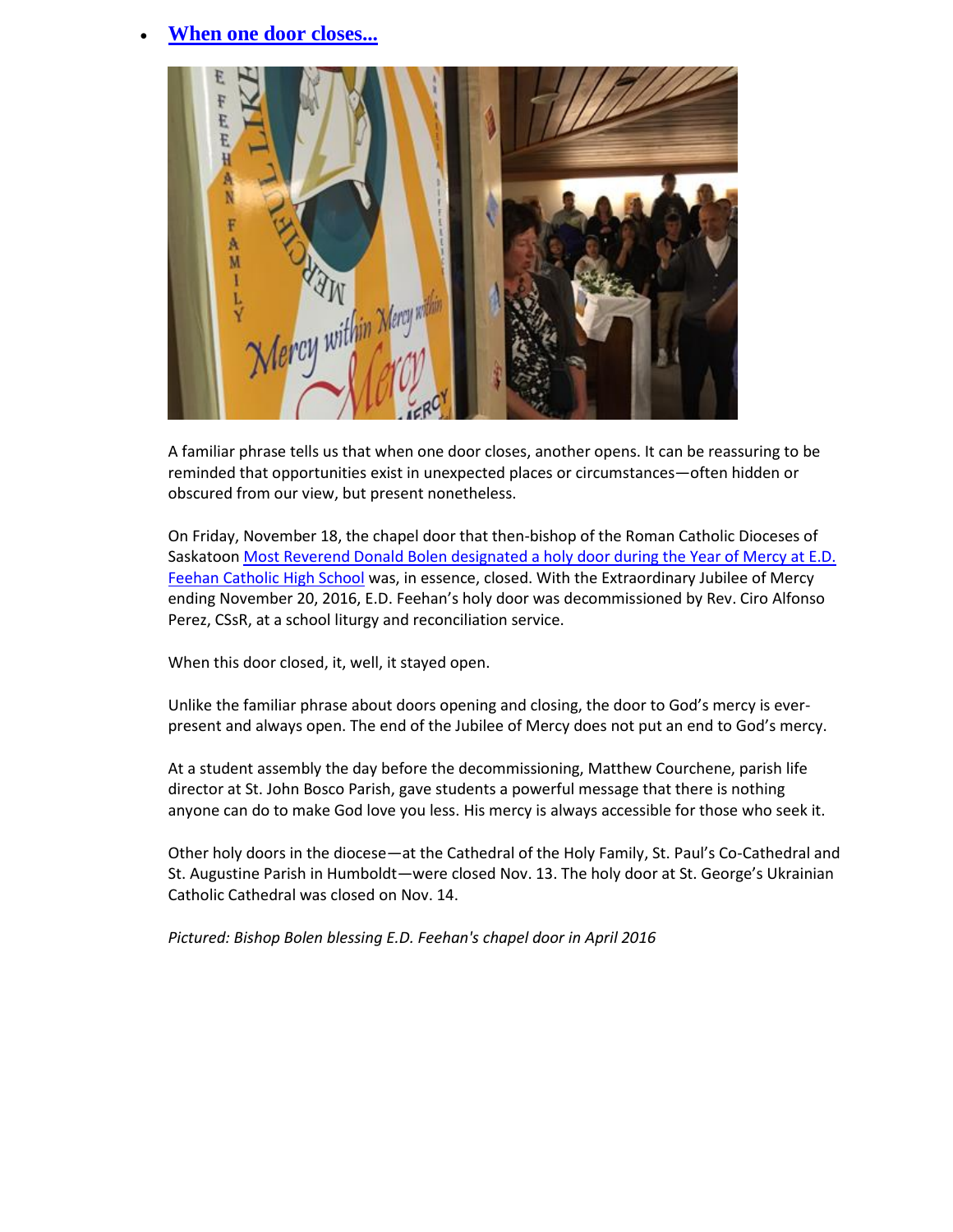## **[Day of prayer for reconciliation and healing](https://www.gscs.ca/News/Pages/AnnouncementsDisp.aspx?FilterField1=ID&FilterValue1=41)**



In response to the Truth and Reconciliation Commission's calls to action, the Roman Catholic Diocese of Saskatoon and Greater Saskatoon Catholic Schools (GSCS), through the leadership of the Diocesan Council of Truth and Reconciliation, are conducting a Day of Prayer for Reconciliation and Healing on October 21, 2016.

Students and staff at all 44 division schools located in Saskatoon, Humboldt and Biggar, as well as division office staff, will join diocesan pastors and staff in prayer for reconciliation and healing.

At the school board office, the reconciliation flag was raised to publicly represent the division's commitment to reconciliation and healing. Delvin Kanewiyakiho, the division's First Nation's cultural leader, sang an honour song while the flag was eing raised. (A short video clip can be found [on our YouTube channel\)](https://youtu.be/DrrvogrWyoA)

"Our Board of Education, staff and students are deeply invested in answering the calls to action," said Gordon Martell, superintendent of learning services at GSCS. "The day of prayer is an opportunity to demonstrate our support for residential school survivors and their descendants, celebrate our strengths and seek guidance for the work yet to come. Responding to the calls to action happens everyday. The day of prayer is a special celebration that punctuates our year and reminds us of the importance of balance and supporting the mental, physical spiritual and emotional development of children and youth."

October 21 is the anniversary of the canonization of St. Kateri Tekakwitha, the first North American Indigenous woman to be declared a saint by the Roman Catholic Church.